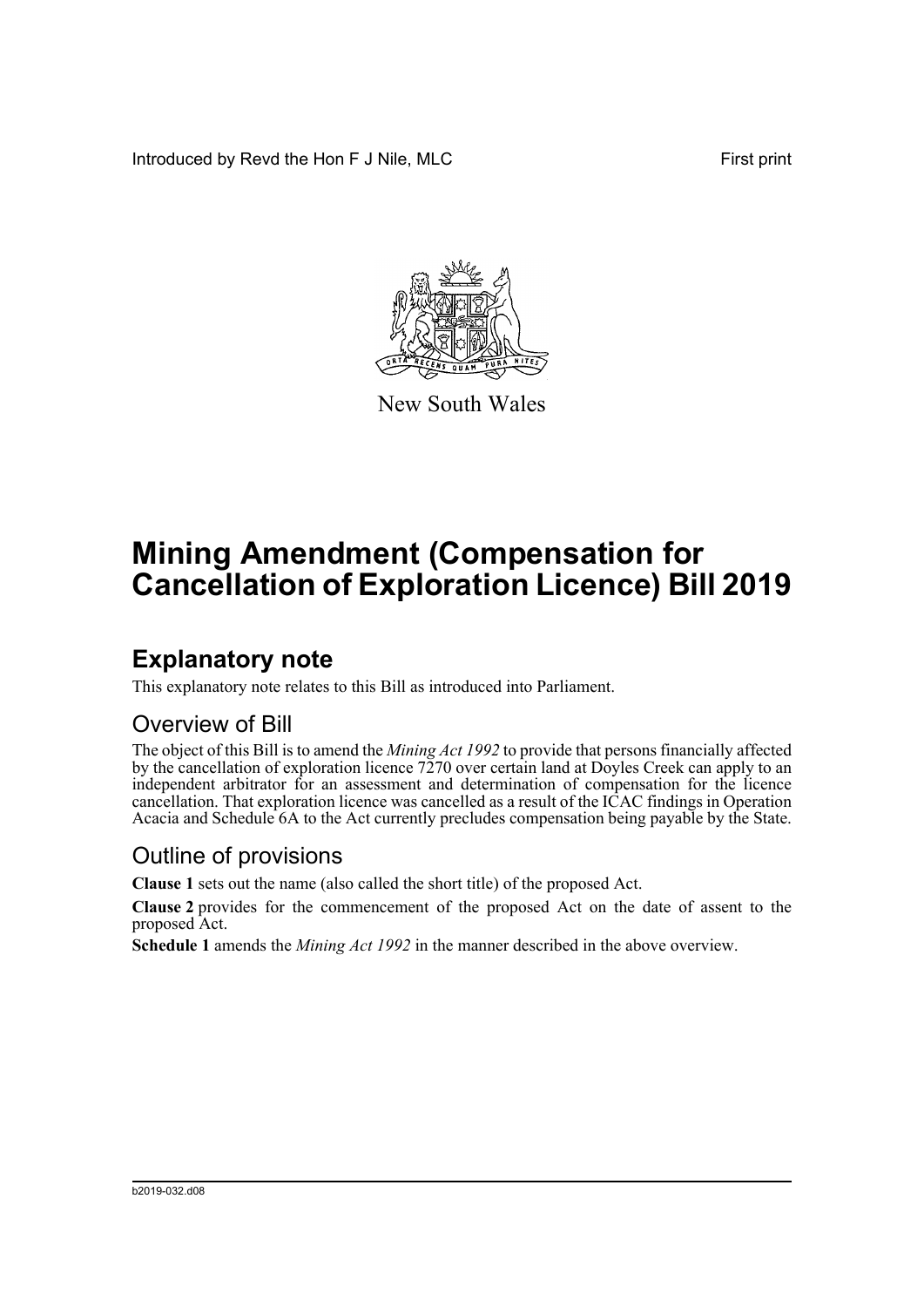Introduced by Revd the Hon F J Nile, MLC First print



New South Wales

# **Mining Amendment (Compensation for Cancellation of Exploration Licence) Bill 2019**

### **Contents**

|            |                                    | Page |
|------------|------------------------------------|------|
|            | Name of Act                        |      |
|            | 2 Commencement                     |      |
| Schedule 1 | Amendment of Mining Act 1992 No 29 |      |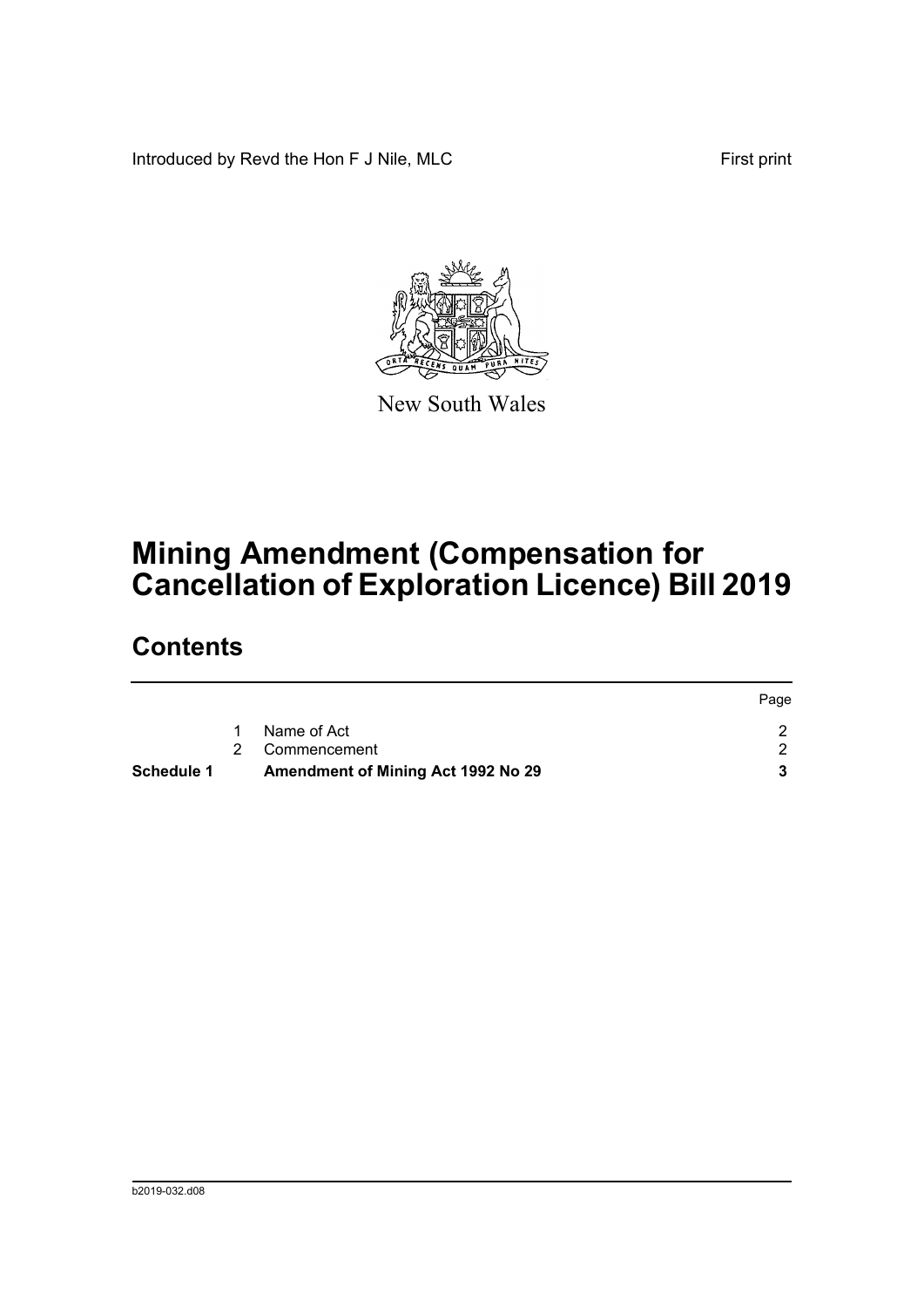

New South Wales

# **Mining Amendment (Compensation for Cancellation of Exploration Licence) Bill 2019**

No , 2019

#### **A Bill for**

An Act to amend the *Mining Act 1992* to make provision with respect to the assessment and determination of compensation for the cancellation of an exploration licence following the ICAC inquiry in Operation Acacia.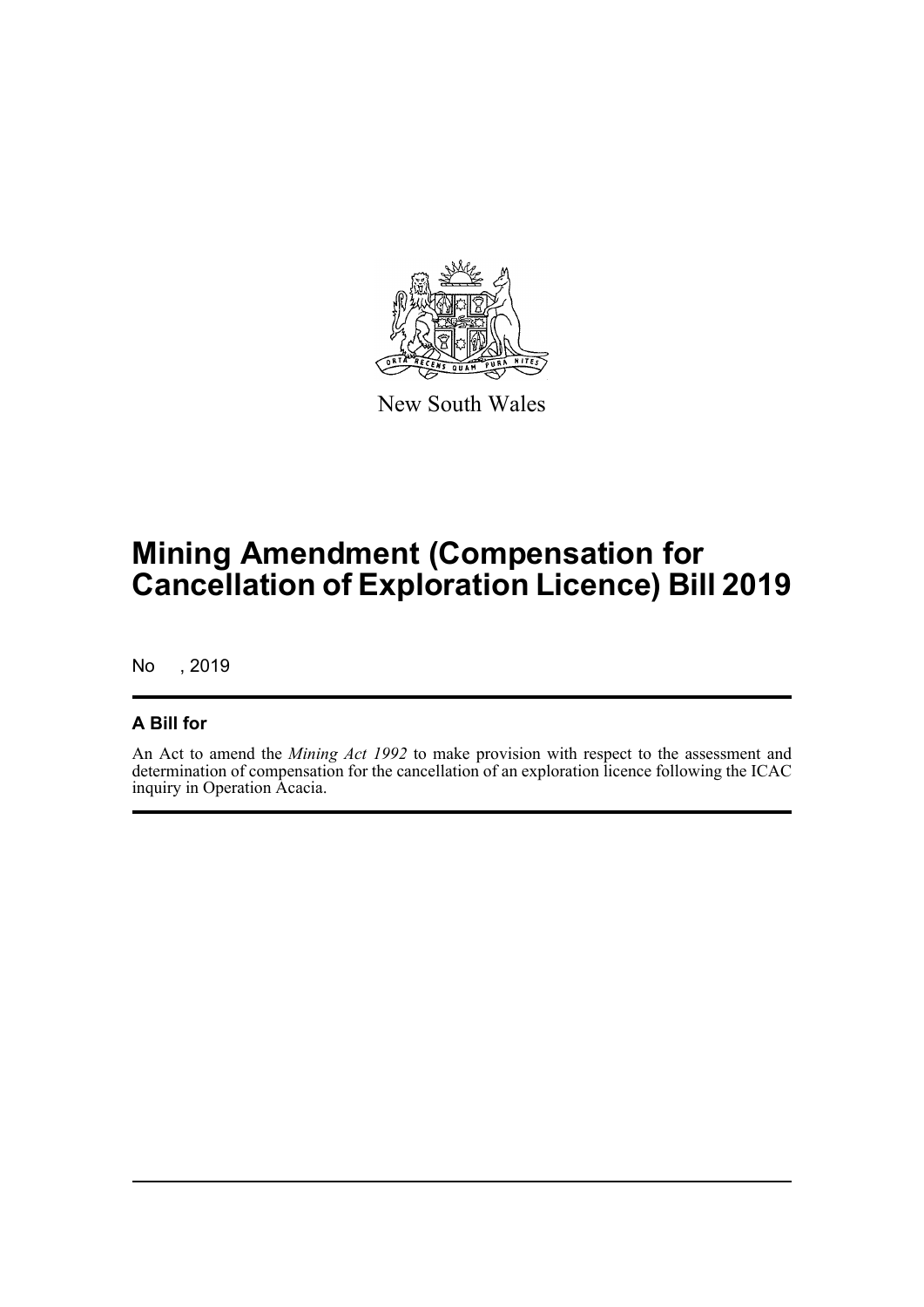Mining Amendment (Compensation for Cancellation of Exploration Licence) Bill 2019 [NSW]

<span id="page-3-1"></span><span id="page-3-0"></span>

| The Legislature of New South Wales enacts:                                                           |                |
|------------------------------------------------------------------------------------------------------|----------------|
| Name of Act                                                                                          | $\overline{2}$ |
| This Act is the Mining Amendment (Compensation for Cancellation of Exploration<br>Licence) Act 2019. | 3<br>4         |
| <b>Commencement</b>                                                                                  | 5              |
| This Act commences on the date of assent to this Act.                                                | 6              |
|                                                                                                      |                |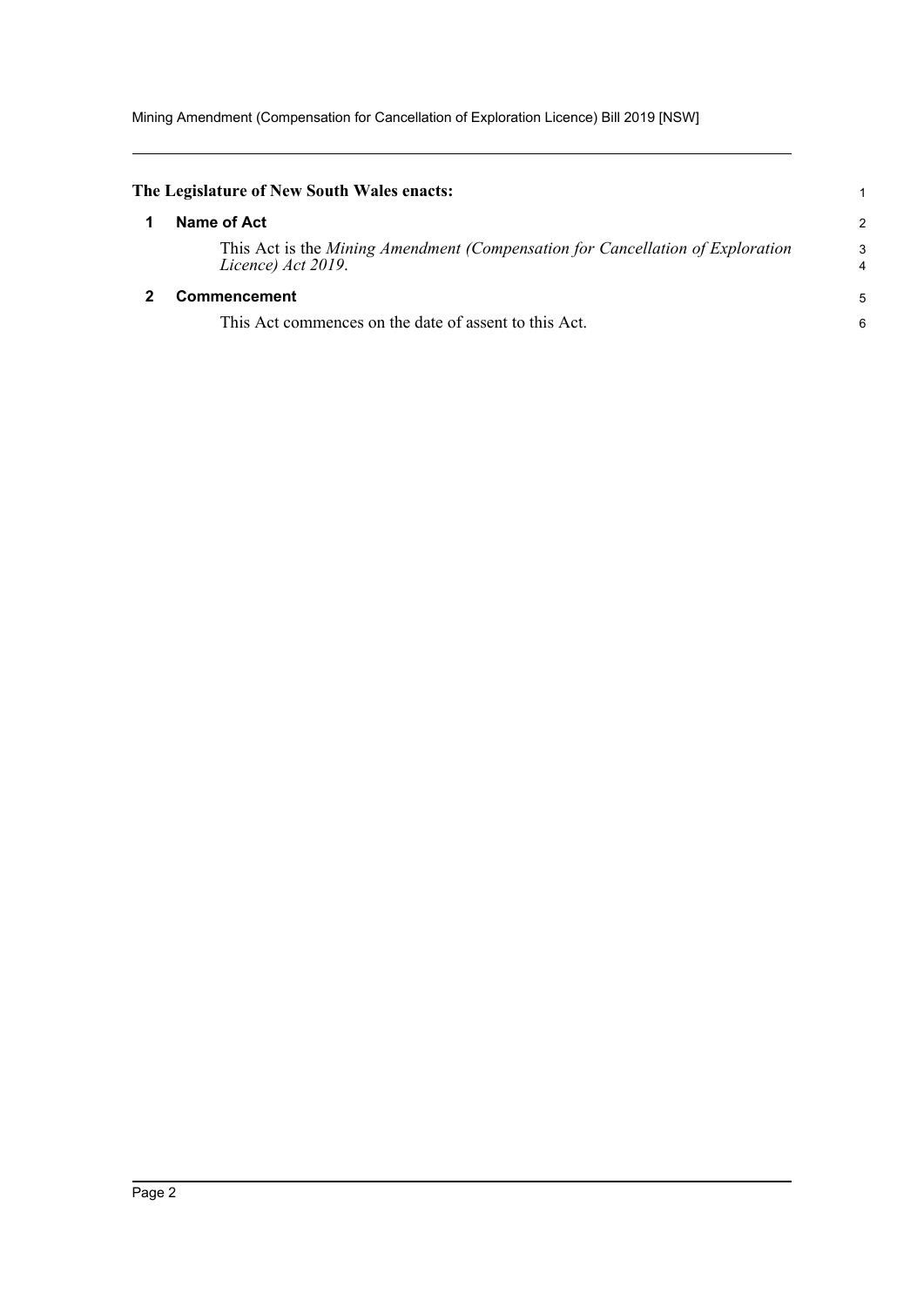<span id="page-4-0"></span>

|       | <b>Schedule 1</b>                                                                                       | <b>Amendment of Mining Act 1992 No 29</b>                                                                                                                                                                                                                                                                                                                                                            | 1                          |
|-------|---------------------------------------------------------------------------------------------------------|------------------------------------------------------------------------------------------------------------------------------------------------------------------------------------------------------------------------------------------------------------------------------------------------------------------------------------------------------------------------------------------------------|----------------------------|
| [1]   |                                                                                                         | <b>Schedule 6A Cancellation of certain authorities</b>                                                                                                                                                                                                                                                                                                                                               | $\overline{c}$             |
|       |                                                                                                         | Insert after clause $3(2)$ :                                                                                                                                                                                                                                                                                                                                                                         | 3                          |
|       | (3)                                                                                                     | This clause is subject to clause 7A.                                                                                                                                                                                                                                                                                                                                                                 | 4                          |
| $[2]$ |                                                                                                         | Schedule 6A, clause 7 (1)                                                                                                                                                                                                                                                                                                                                                                            | 5                          |
|       |                                                                                                         | Omit "Compensation".                                                                                                                                                                                                                                                                                                                                                                                 | 6                          |
|       |                                                                                                         | Insert instead "Except as provided by clause 7A, compensation".                                                                                                                                                                                                                                                                                                                                      | $\overline{7}$             |
| [3]   |                                                                                                         | Schedule 6A, clause 7A                                                                                                                                                                                                                                                                                                                                                                               | 8                          |
|       | Insert after clause 7:                                                                                  |                                                                                                                                                                                                                                                                                                                                                                                                      | 9                          |
|       | 7Α<br>Assessment and determination of compensation for losses resulting from<br>cancellation of EL 7270 |                                                                                                                                                                                                                                                                                                                                                                                                      |                            |
|       | (1)                                                                                                     | In enacting this clause, Parliament recognises that persons who have been<br>financially affected by the cancellation of EL 7270 as a consequence of the<br>findings by the ICAC in Operation Acacia should, after having their claims<br>assessed in accordance with this clause, receive fair compensation for the<br>value of the cancelled licence and for the consequences of the cancellation. | 12<br>13<br>14<br>15<br>16 |
|       | (2)                                                                                                     | The Minister is, before the end of 2019, to appoint a legally qualified person<br>as the independent arbitrator for the purposes of this clause. A person who has<br>been an employee or officer of the ICAC is not eligible to be appointed as the<br>independent arbitrator.                                                                                                                       | 17<br>18<br>19<br>20       |
|       | (3)                                                                                                     | A person (a <i>claimant</i> ) may make a claim for compensation to the independent<br>arbitrator in accordance with this clause.                                                                                                                                                                                                                                                                     | 21<br>22                   |
|       | (4)                                                                                                     | A claimant has the right to make submissions and to be heard by the<br>independent arbitrator within a reasonable time of making the claim.                                                                                                                                                                                                                                                          | 23<br>24                   |
|       | (5)                                                                                                     | A claim for compensation must be supported by the information determined<br>by the independent arbitrator and published on a publicly accessible website.                                                                                                                                                                                                                                            | 25<br>26                   |
|       | (6)                                                                                                     | The procedure for assessing claims for compensation is to be determined by<br>the independent arbitrator and published on a publicly accessible website<br>within 2 months of the arbitrator's appointment.                                                                                                                                                                                          | 27<br>28<br>29             |
|       | (7)                                                                                                     | The procedure is to include provisions relating to the following:                                                                                                                                                                                                                                                                                                                                    | 30                         |
|       |                                                                                                         | the manner in which claims are to be made,<br>(a)                                                                                                                                                                                                                                                                                                                                                    | 31                         |
|       |                                                                                                         | (b)<br>the manner in which submissions may be made to the independent<br>arbitrator,                                                                                                                                                                                                                                                                                                                 | 32<br>33                   |
|       |                                                                                                         | the manner and procedure by which claims are determined,<br>(c)                                                                                                                                                                                                                                                                                                                                      | 34                         |
|       |                                                                                                         | the manner in which a claimant may exercise a right of appeal in the<br>(d)<br>event of an adverse finding,                                                                                                                                                                                                                                                                                          | 35<br>36                   |
|       |                                                                                                         | the limitation period for the making of claims for compensation,<br>(e)                                                                                                                                                                                                                                                                                                                              | 37                         |
|       |                                                                                                         | the requirements of any other law under which the independent<br>(f)<br>arbitrator is to exercise his or her functions or under which the<br>procedure for assessing claims is to be conducted,                                                                                                                                                                                                      | 38<br>39<br>40             |
|       |                                                                                                         | any other matter that the independent arbitrator considers relevant.<br>(g)                                                                                                                                                                                                                                                                                                                          | 41                         |
|       | (8)                                                                                                     | The independent arbitrator may, in assessing a claim for compensation:                                                                                                                                                                                                                                                                                                                               | 42                         |
|       |                                                                                                         | determine whether the claimant is entitled to compensation, and<br>(a)                                                                                                                                                                                                                                                                                                                               | 43                         |